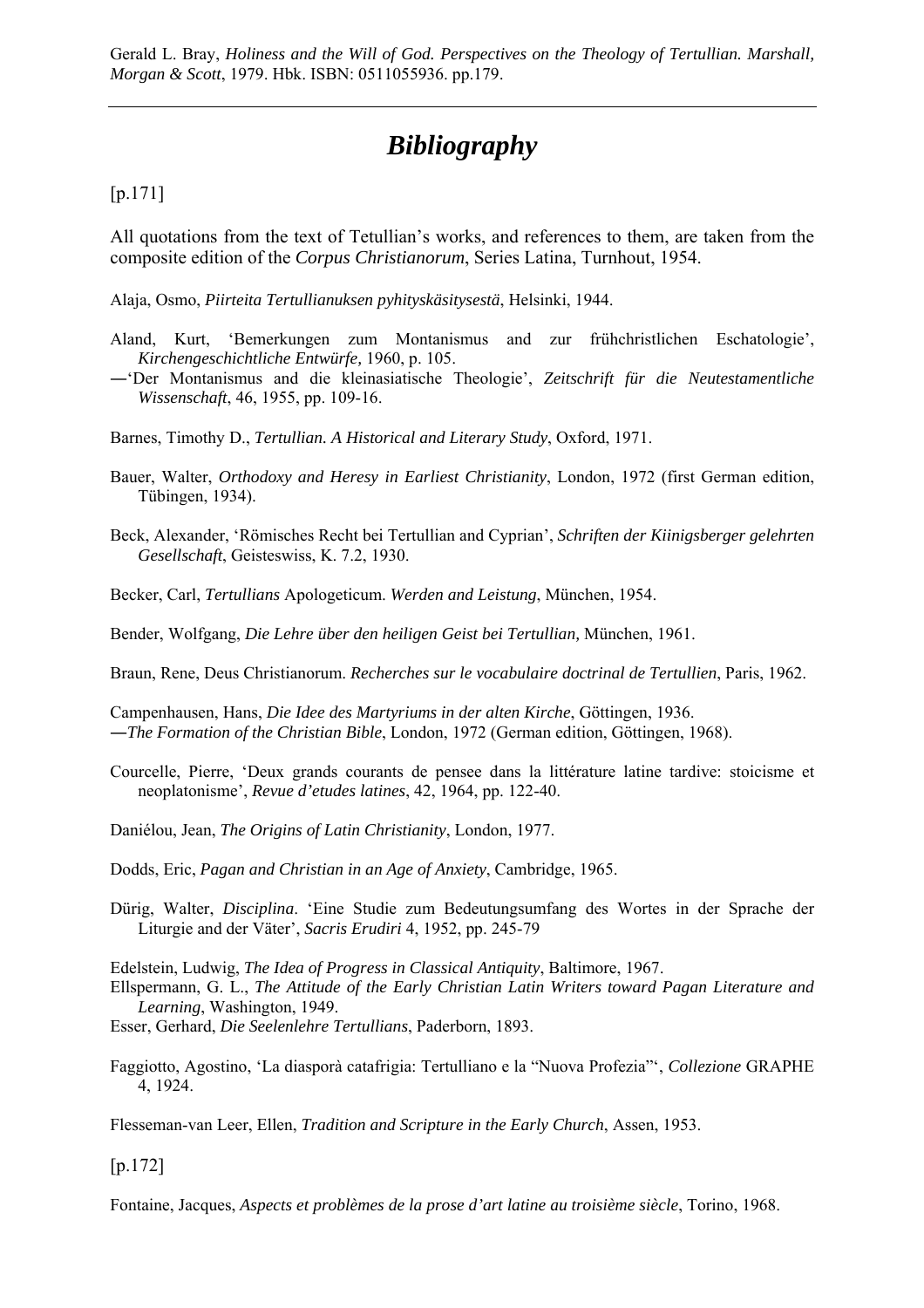Gerald L. Bray, *Holiness and the Will of God. Perspectives on the Theology of Tertullian. Marshall, Morgan & Scott*, 1979. Hbk. ISBN: 0511055936. pp.179.

― 'Permanencia y mutaciones de los géneros literarios clásicos de Tertuliano a Lactancio', *Actas del tercer congreso espanol de estudios clasicos*, Madrid, 1968, pp. 126-36.

Fredouille, Jean-Claude, *Tertullien et la conversion de la culture antique,* Paris, 1972.

Frend, W. H. C., *The Donatist Church*, Oxford, 1952. ― *Martyrdom and Persecution in the Early Church*, Oxford, 1965.

Hanson, R. P. C., 'Notes on Tertullian's Interpretation of Scripture', *Journal of Theological Studies*, n.s. 12, 1961, pp. 273-9.

Harnack, Adolf von, *A History of Dogma*, London, 1895 (German edition, Giessen, 1885). ― *Marcion. Das Evangetium vom fremden Gott*, Leipzig, 1902.

Hesselberg, Karl, *Tertullians Lehre aus seinen Schriften entwickelt,* Dorpat, 1848.

Karpp, Heinrich, *Schrift and Geist bei Tertullian*, Gütersloh, 1955.

Klein, Richard, *Tertullian and das römische Reich*, Heidelberg, 1968.

Labriolle, Pierre de, *La crise montaniste*, Paris, 1913.

― *Les sources de lhistoire du montanisme*, Fribourg, 1913.

Lortz, Joseph, *Tertullian als Apologet*, Münster, 1927.

Maistre, A. P., 'Traditio. Aspects théologiques d'un terme de droit chez Tertullien', *Revue des sciences philologiques* 51, 1967, pp. 617-43.

Moingt, Joseph, La théologie trinitaire de Tertullien, Paris 1966-9.

- Monceaux, Paul, *Histoire littéraire de l'Afrique chretienne*, vol. 1: *Tertullien et les origines*, Paris, 1901.
- Morel, Valentin, 'Le développement de la *disciplina* sous faction du SaintEsprit chez Tertullien', Revue d'histoire ecclésiastique 35, 1939, pp. 243-65.
- ― '*Disciplina*, le mot et 1'idée représentée par lui dons les oeuvres de Tertullien', *Revue d'histoire ecclésiastique* 40, 1944-5, pp. 5-46.

Neander, August, *Antignosticus. Geist des Tertullians*, 1825.

Noeldechen, Ernst, *Tertullian dargestellt*, Gotha, 1890.

O'Malley, T. P., *Tertullian and the Bible. Language, Imagery, Exegesis*, Nijmegen, 1967.

Pauw, Frans de, 'La justification des traditions non-ecrites chez Tertullien', *Ephemerides Theologicae Lovanienses* 19, 1942, pp. 5-46.

Powell, Douglas, 'Tertullianistae and Cataphrygians', *Vigiliae Christianae* 29, 1975, pp. 33-54.

Rausch, Gotthard, *Der Einfluss der stoischen Philosophie auf die Lehrbildung Tertullians*, Halle, 1890.

Refoule, François, 'Tertullien et la philosophie', *Revue des sciences religieuses* 30, 1956, pp. 42-5.